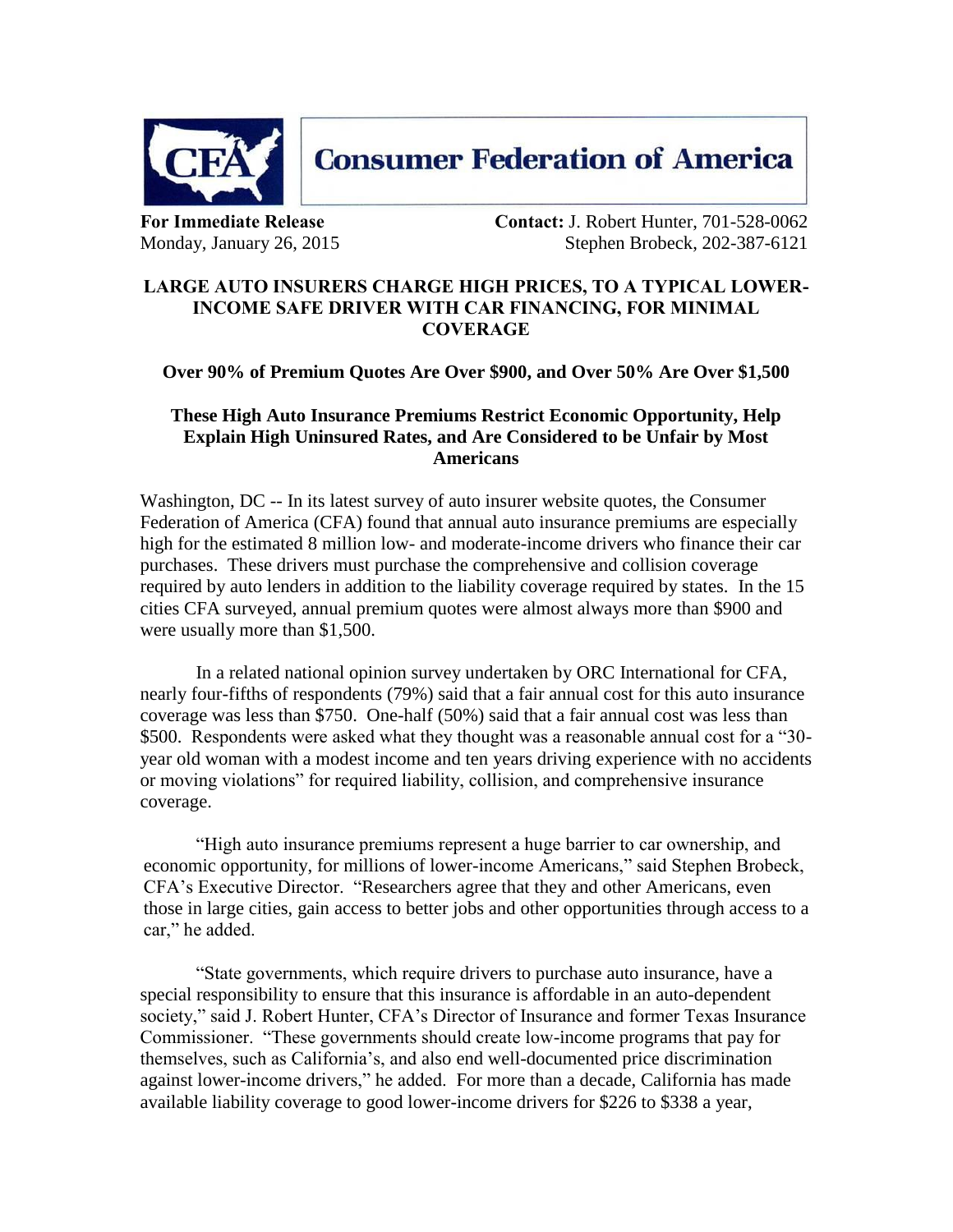depending on county of residence. By law, this program is required to charge premiums that cover claims paid, so is not subsidized by taxpayers or other drivers.

In its price survey, CFA sought price quotes for a driver with the following characteristics from the nation's five largest auto insurers – State Farm, GEICO, Allstate, Progressive, and Farmers, which together have over half of the U.S. private car marketplace (by premium):

- Single female 30 years old
- Received license at age 16 and has never had an accident or moving violation
- Has a high school degree and works as a bank teller
- Drives a financed 2004 Honda Civic 10,000 miles/year and is currently insured
- Seeks minimal \$25,000/\$50,000 liability coverage unless state minimum is higher (the standard coverage for most Americans purchasing auto insurance is \$100,000/\$300,000)
- Collision/comp coverage assigned by insurer to those with financing (typically with \$500 deductibles)
- Rents in city (\$30,000 median income area) and a suburb (\$50,000 median income area)

For its analysis, CFA sought to obtain 150 price quotes – 5 insurers in 15 cities with city and suburban addresses – and was provided 147 quotes through company websites (see Appendix A). These quotes have the following characteristics:

- No quotes were under \$500 per year, and only eight (5%) were under \$900, with half of those from Cleveland.
- Most quotes (76 or 52%) were higher than \$1,500.
- Nearly one-third of the quotes (45 or 31%) were higher than \$2,000, and 16 (11%) were above \$3,000.
- GEICO tended to charge the least (e.g., 6 of the 8 quotes under \$900) while Farmers tended to charge the most (e.g., 12 of the 16 quotes over \$3,000).
- Within individual markets, huge price ranges typically exceeding 100 percent. "Any economist will tell you that price ranges greater than 100% for essentially the same product reveal lack of true price competition," noted CFA's Brobeck.
- Prices in near suburbs were usually not much lower than those in cities.

"As well as denying economic opportunity, these high premiums pressure many lower-income drivers to break the law by driving without insurance," noted CFA's Hunter. "We've estimated that one-quarter to one-third of these drivers have let their policies, lapse or never purchased them in the first place, because they confront the Hobson's choice of paying for insurance or more basic necessities like food, rent, or electricity," he added.

The medium-size and large cities were selected to include all areas of the country. They, along with nearby suburban communities (in parentheses), are: Hartford (East Hartford), Buffalo (West Seneca), and Baltimore (Overlea) from the Northeast; Louisville (Lyndon), Atlanta (Morrow), and Jacksonville (Yulee) from the South;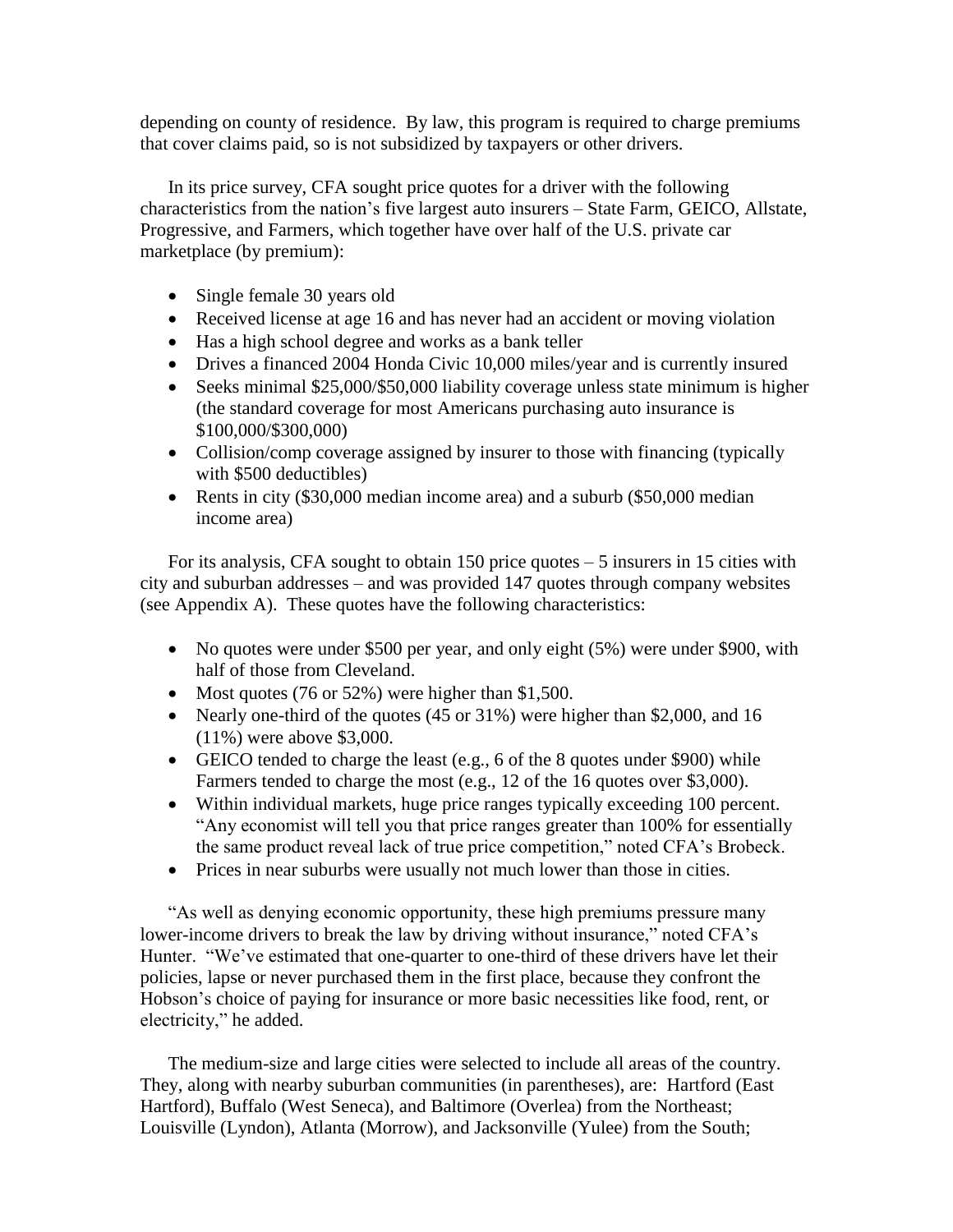Cleveland (Richmond Heights), St. Louis (Florissant), and Minneapolis (Richfield) from the Midwest; Denver (Golden), Houston (Spring), and Phoenix (Peoria) from the Near West; and Oakland (Berkeley), Portland (Milwaukie), and Seattle (Burien) from the Far West.

The estimate of 8 million low- and moderate-income drivers – those in the bottom two income quintiles, all of whom have annual incomes under \$40,000 – was based on data from the 2013 Federal Reserve Board Survey of Consumer Finances.

The liability, collision, and comprehensive coverage, which lower-income drivers are required to purchase, protects other drivers and auto lenders to a far greater extent than the lower-income drivers themselves. The mandated liability coverage pays only for the damage suffered by other drivers in at-fault accidents while the collision and comprehensive coverage required by lenders protects their interest in the financed vehicles.

ORC International surveyed a representative sample of more than 1,023 adult Americans by cell phone or landline phone January 8-11, 2015. The survey's margin of error is plus or minus three percentage points. The survey data are available to press on request.

*The Consumer Federation of America is a national organization of more than 250 nonprofit consumer groups that was founded in 1968 to advance the consumer interest through research, advocacy, and education.*